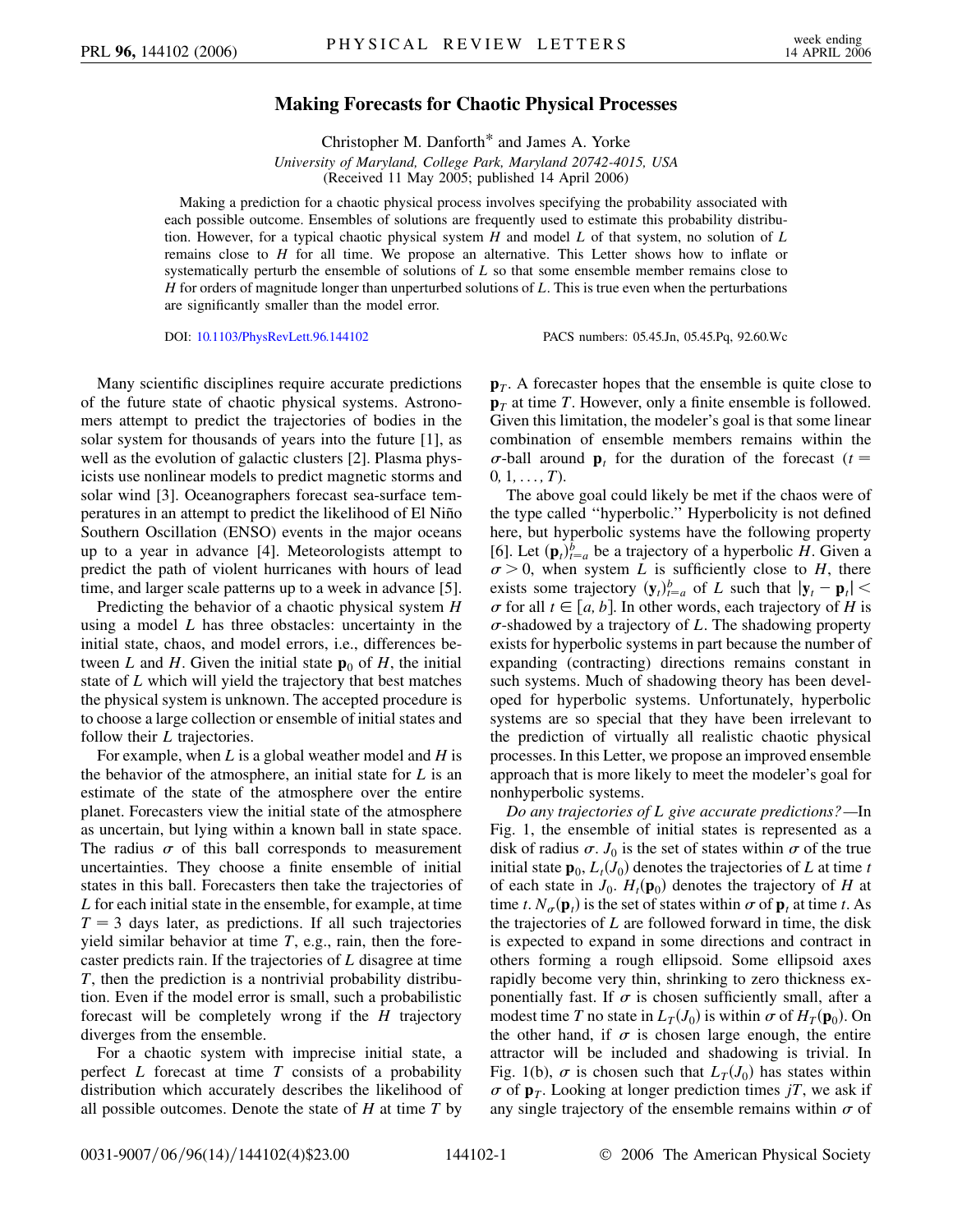

FIG. 1. For a given initial state, models *L* and *H* will produce different trajectories.  $\sigma$  balls are shown around states  $\mathbf{p}_0$ ,  $\mathbf{p}_T$ ,  $\mathbf{p}_{2T}$ of a trajectory of  $H$ . If  $\sigma$  is small (a), shadowing fails in a single step of the process. Increasing  $\sigma$  (b), some trajectories of  $L$ remain close to a trajectory of *H* for time *T*. These trajectories are given by  $J_T$ . For sufficiently close hyperbolic systems  $L$  and *H*, this procedure can be carried out for arbitrarily long times with small  $\sigma$ .

 $\mathbf{p}_0$ ,  $\mathbf{p}_T$ , ...,  $\mathbf{p}_{iT}$ . To answer, at time *T* all trajectories of *L* farther than  $\sigma$  from  $\mathbf{p}_T$  are ignored. The remaining trajectories lie in  $J_T$ , the intersection of  $L_T(J_0)$  and  $N_\sigma(\mathbf{p}_T)$ . Figure 1(c) illustrates that it is possible to continue this procedure, restricting to the trajectories of *L* that stay within  $\sigma$  of  $\mathbf{p}_{iT}$  for each *j*. As long as this set is nonempty, some members of the ensemble of trajectories of *L* give accurate predictions.

*Unstable dimension variability.—*Fig. 1 shows a ball of initial states  $J_0$  contracting in one direction and expanding in another into an ellipse. In Fig. 2(a), the behavior changes locally from one expanding dimension to two and shadowing fails. Increasing  $\sigma$  by a factor of 10 would not prevent such failures. When the dimension is greater than 2 and H is chaotic, it is likely that the number of independent contracting and expanding directions will vary from state to state, see Fig. 3. Such ''unstable dimension variability'' has been shown to result in shadowing failures, where no trajectory of *L* stays within  $\sigma$  of an H trajectory [7,11–14].

*Outline of our forecast method.—*Given a set of states that fill out an ellipsoid  $E_t^{\varphi}$  and represent a prediction at time *t*, a prediction at time  $t + 1$  is produced as follows. (1) Apply *L* for one time step, yielding  $L_1(E_t^{\varphi}) \approx E_{t+1}$ . (2) "Inflate" (see below) the ellipsoid  $E_{t+1}$  by  $\varphi$ , yield- $\log E_{t+1}^{\varphi}$ .

Steps 1 and 2 constitute our continually inflated ensemble approach. Strictly for notational simplicity, we inflate only once each time unit. Current ensemble procedures use only step 1. Adding step 2 is our proposed alternative. It makes the procedure more robust in meeting the aforementioned modeler's goal. In practice, a limita-



FIG. 2. Most physical systems are nonhyperbolic. In (a), the dynamics contract in one dimension as  $\mathbf{p}_T \rightarrow H_T(\mathbf{p}_T) \equiv \mathbf{p}_{2T}$ . The ellipse  $E_{2T} \approx L_T(J_T)$  intersects the  $\sigma$ -ball surrounding  $\mathbf{p}_{2T}$ , the intersection is denoted  $J_{2T}$ . As  $\mathbf{p}_{2T} \to H_T(\mathbf{p}_{2T}) \equiv \mathbf{p}_{3T}$ , the dynamics expand in both dimensions. The intersection of  $L_T(J_{2T})$  and  $N_\sigma(\mathbf{p}_{3T})$  is empty and shadowing fails. In (b),  $E_{2T}^{\varphi}$ is the ellipse  $E_{2T}$  inflated by  $\varphi$ . In (c), the intersection of  $E_{2T}^{\varphi}$  and  $N_{\sigma}(\mathbf{p}_{2T})$  is denoted  $J_{2T}^{\varphi}$ . Note that  $J_{2T}^{\varphi}$  contains  $\mathbf{p}_{2T}$ . Despite expansion in both dimensions, the intersection of  $L_T(J_{2T}^{\varphi})$  and  $N_{\sigma}(\mathbf{p}_{3T})$  is nonempty. In practice, this procedure is successful at time  $T + 1$  if  $J_T^{\varphi}$  contains  $\mathbf{p}_T$ .

tion of the ensemble method of prediction is that one encounters nonlinearities which distort the ellipsoids. Therefore, the perturbations and time steps in this Letter are chosen sufficiently small for linear approximations to be appropriate. That is, we consider only the case where  $E_t^{\varphi}$ is a very small ellipsoid.

*Step 1: Calculating*  $L_1(E)$  *for an ellipsoid*  $E$ *.*—Given an ellipsoid  $E$ ,  $L_1(E)$  is approximated as follows. Choose an ensemble consisting of  $\bar{s}$ , the center of *E*, and states  $s_k$  ( $k =$ 1, 2, ..., *K*) on the surface of *E* so that the line from  $\bar{\mathbf{s}}$  to  $\mathbf{s}_k$ is the *k*th semiaxis of *E*. Note that the ensemble is redefined each time step 1 is applied. The image  $L_1(E)$  is approxi-



FIG. 3. In the 40 dimensional system discussed later, the number of expanding directions varies from 8 to 23 depending on the state investigated. As a trajectory is followed, the same fluctuations in the local number of expanding directions are observed.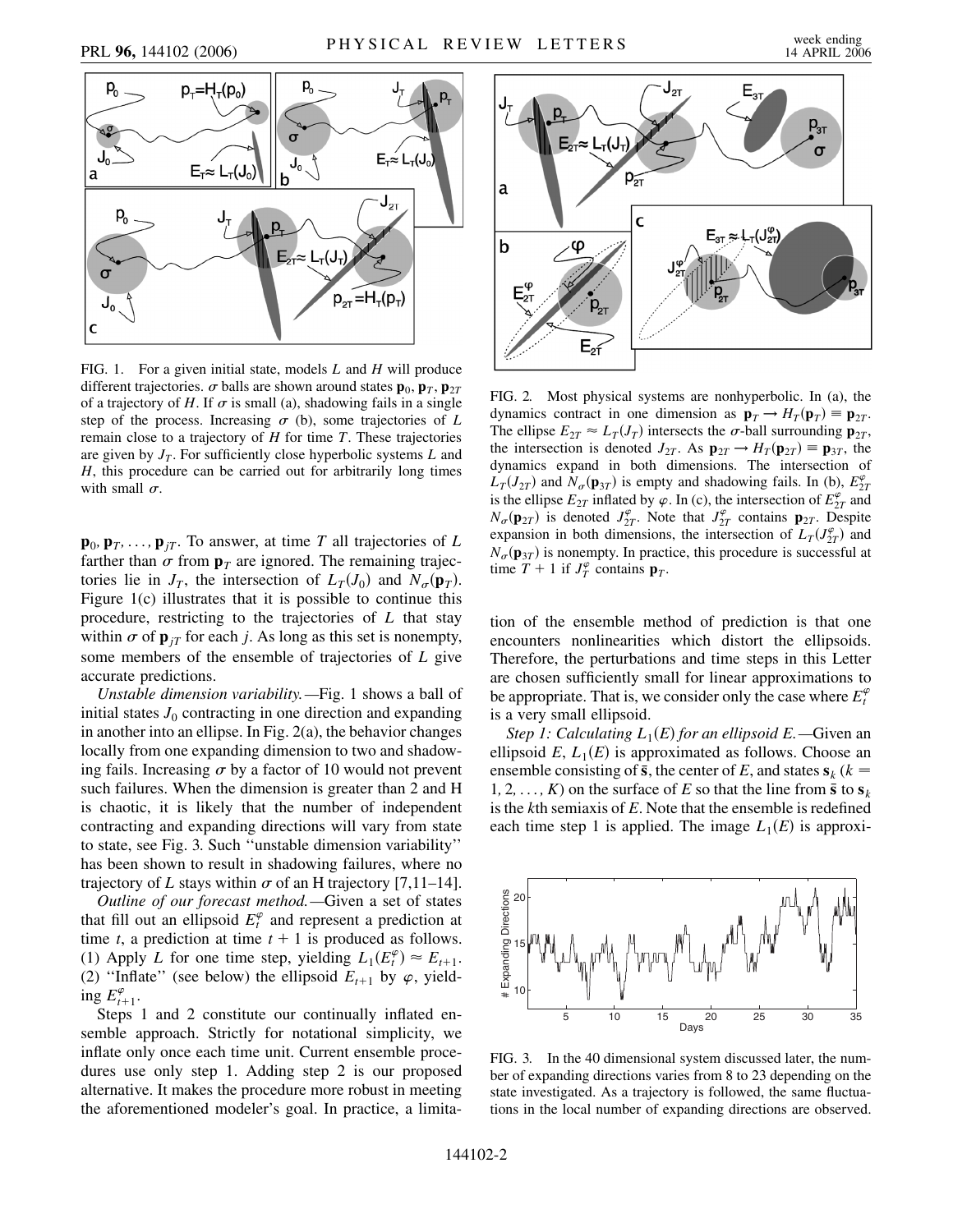mated by the ellipsoid of linear combinations  $L_1(\bar{s})$  +  $\sum_{k=1}^{K} \beta_k [L_1(\mathbf{s}_k) - L_1(\bar{\mathbf{s}})]$  such that  $\sum_{k=1}^{K} \beta_k^2 \le 1$ . Of course, this ellipsoid is not quite  $L_1(E)$ . Another limitation of the ensemble forecasting method is that many ensemble members may be needed to accurately represent the probability distribution described by the ellipsoid. In this Letter, *K* is chosen to be equal to the dimension of *L*. This choice would be computationally prohibitive for systems with millions of dimensions.

*Step 2: How to inflate an ellipsoid.—*Given an ellipsoid *E*, write  $e_k$  for the orthonormal basis of unit vectors parallel to the semiaxes. Let  $\gamma_k > 0$  be the corresponding semiaxis lengths.  $e_k$  and  $\gamma_k$  can be computed with the singular value decomposition. The thin semiaxes are defined to be those which satisfy  $\gamma_k < \sigma$ . The ellipsoid  $E^{\varphi}$ inflated by  $\varphi$  is the ellipsoid with the same center as  $E$  and with axes aligned with those of *E*, but with each thin semiaxis increased by  $\varphi$ . The process of inflation carries any state **u** in the ellipsoid *E* to a state  $\mathbf{u}^{\varphi}$  in  $E^{\varphi}$  [8].

*Testing the effect of inflation.—*To test whether the ''modelers' goal'' is met, after each inflation all states of  $E_{t+1}^{\varphi}$  that lie more than  $\sigma$  from  $\mathbf{p}_{t+1}$  are discarded. If the intersection (denoted  $J_{t+1}^{\varphi}$ ) of  $E_{t+1}^{\varphi}$  and  $N_{\sigma}(\mathbf{p}_{t+1})$  is empty, shadowing has failed. If  $J_{t+1}^{\varphi}$  is nonempty, its complicated shape is approximated by an ellipsoid  $G_{t+1}$  lying inside  $J_{t+1}^{\varphi}$ . In doing so, even more states are discarded, but the approximation procedure is computationally tractable. There is no unique choice of  $G_{t+1}$ . The center of  $G_{t+1}$  is chosen to be the mean of a uniform distribution of states in  $J_{n+1}^{\varphi}$ . The axes of  $G_{t+1}$  are chosen parallel to  $e_k$ . These approximations are repeated each time step. As long as the procedure succeeds, the modeler's goal is met.

Since each inflation introduces a small amount of uncertainty into the forecast, as little inflation as possible should be used. However, since the procedure only inflates in thin directions, the additional uncertainty will be damped out if the thin directions continue to contract. Should the dynamics local to the ensemble experience unstable dimension variability and thin directions begin to expand, some ensemble members should remain close to the *H* trajectory.

*Model*.—We use a simple model to represent atmospheric behavior, the *N*-dimensional governing equations, given by [9] are

$$
\frac{dx_i}{dt} = x_{i-1}(x_{i+1} - x_{i-2}) - x_i + F \tag{1}
$$

for  $i = 1, 2, \ldots, N$ , where the subscripts are treated as periodic with period *N*. For example,  $x_{N+1} \equiv x_1$  so that the variables form a cyclic chain. Each variable represents an unspecified scalar meteorological quantity, such as temperature, at *N* equally spaced grid sites on a latitude circle. In our experiments,  $N = 40$  and  $F = 8$  as in [9]. This model shares certain properties with many atmospheric models: a nonlinear advection term, a linear term representing loss of energy to thermal dissipation, and a constant forcing term *F* to provide energy. The time unit represents the dissipative decay time of 5 days [9]. There are 13 positive Lyapunov exponents.

*Stalking.—*Stalking is an aggressive form of shadowing in which the ellipsoids  $E_t$  are inflated as described above. Let  $(\mathbf{p}_t)_{t=a}^b$  be a sequence representing the true solution (*H* trajectory). Then given a shadowing distance  $\sigma > 0$  and an inflation  $\varphi > 0$ ,  $(\mathbf{p}_t)_{t=a}^b$  is  $\varphi$ - $\sigma$ -stalked so long as  $J_t^{\varphi}$  is nonempty for all  $t \in [a, b]$ . The states contained in  $(J_t^{\varphi})_{t=a}^b$ are called stalking trajectories. If  $\varphi = 0$  (no inflation), a stalking trajectory is called a shadowing trajectory. The interval  $[a, b]$  is referred to as the stalking time. If no stalking trajectories exist for reasonable  $\sigma$  and  $\varphi$  over an interval of time relevant to prediction, *L* is an inadequate approximation of *H*.

*An H trajectory.—*Equation (1) represents *L*. A trajectory  $\mathbf{p}_t$  representing *H* is obtained as follows. Given  $\mathbf{p}_0$ , take a one-fourth order Runge-Kutta time step of size  $10^{-2}$ and denote the result  $L_1(\mathbf{p}_0)$ . For each *t*, choose  $\mathbf{p}_{t+1}$ randomly from a uniform distribution such that  $\mathbf{p}_{t+1}$  is within  $\mu$  of  $L_1(\mathbf{p}_t)$ .  $\mu$  represents model error, the difference between *L* and *H*. Fix  $\mu = 10^{-6}$  and repeat for  $t =$ 0, 1, ..., 10<sup>7</sup>. We say  $(\mathbf{p}_t)_{t=a}^b$  is a  $\mu$ -pseudotrajectory of *L* because  $|\mathbf{p}_t - L_1(\mathbf{p}_{t-1})| \leq \mu$  for all  $t \in [a, b]$ . We then see how long we can  $\varphi$ - $\sigma$ -stalk **p**<sub>t</sub> with an ensemble of  $\varphi$ -pseudotrajectories of (1). If  $\varphi \geq \mu$ , the *H* trajectory is itself trivially a  $\varphi$ - $\sigma$ -stalking trajectory.

*Finding the stalking time.*—The shadowing distance  $\sigma$ and the inflation  $\varphi$  are fixed throughout each integration and explore the parameter space in  $\varphi$ , recording the average stalking time. In Fig. 4, the stalking time vs the relative inflation  $\varphi/\mu$  is plotted for model (1). When  $\sigma = 1000\mu$ , with no inflation ( $\varphi = 0$ ) the shadowing time is approximately 2 days. Decreasing the shadowing distance by a factor of 10 to  $\sigma = 100\mu$  and inflating by  $\varphi = 40\%$  of the model error  $\mu$  gives the same stalking time. When the *H* trajectory is generated by adding systematic error during integration, slightly more inflation is required to achieve the same results.

*Forecasting improvement.—*To measure the effect of inflation on forecasts (where  $J_t$  is unknown), 5000 independent 25-day *H* trajectories are calculated. Prediction of an *H* trajectory is made by following an ellipsoid of trajectories of *L*, with and without inflation. Figure 5 plots the average distance between the *H* trajectory and the nearest trajectory of *L* for ensemble forecasts and continually inflated ensemble forecasts. Ensemble forecasts continually inflated by 50% of the model error produce trajectories of *L* within  $\sigma$  of an *H* trajectory for 5 times longer than traditional ensemble forecasts.

*Discussion.—*We find that modest inflation substantially increases shadowing time. Our ''continually inflated ensemble'' approach is guaranteed to succeed in the linear regime for inflation in all directions with  $\varphi \geq \mu$ . We,